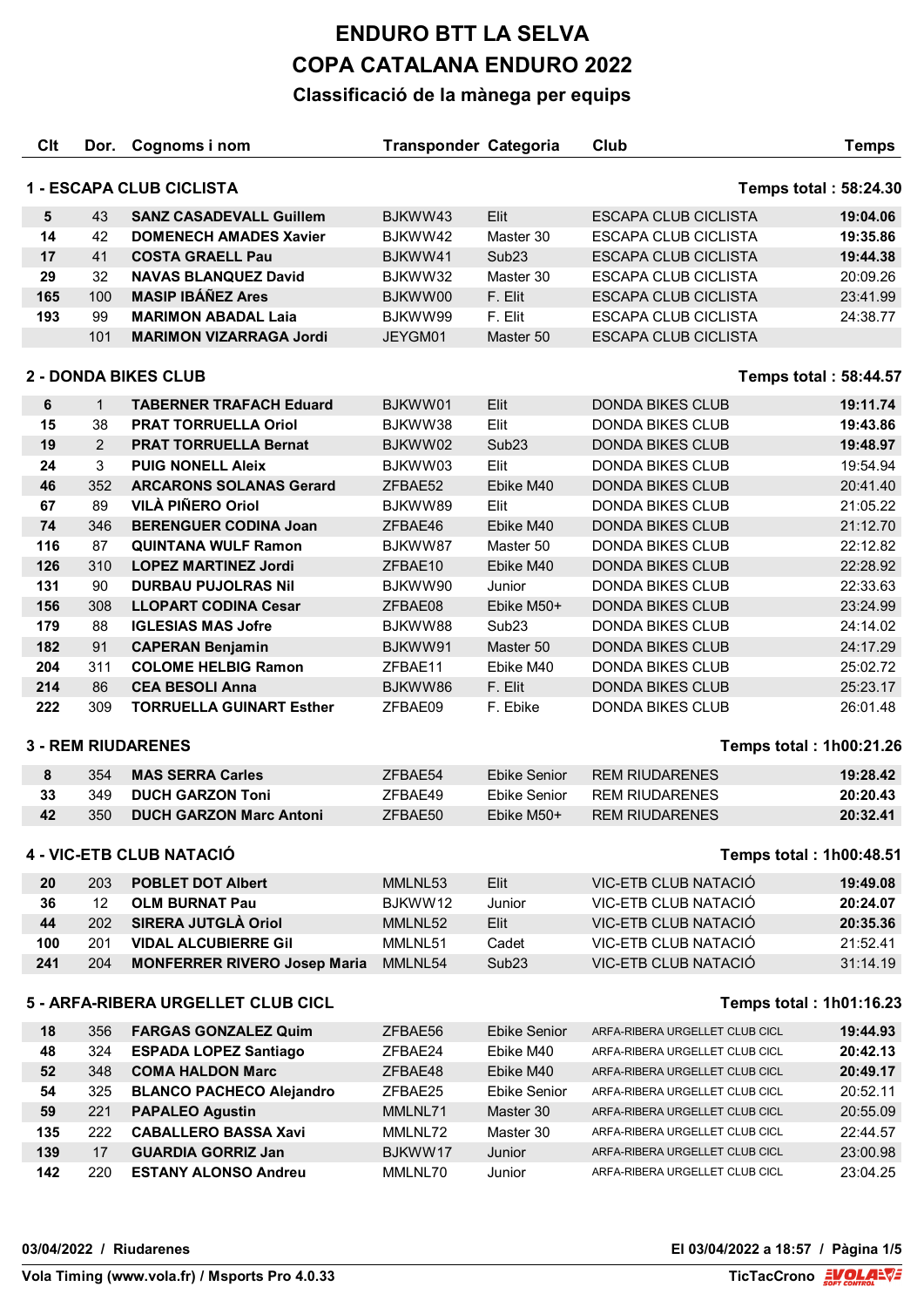| C <sub>It</sub>                                               | Dor. | Cognoms i nom                         | <b>Transponder Categoria</b> |                     | Club                              | <b>Temps</b>            |
|---------------------------------------------------------------|------|---------------------------------------|------------------------------|---------------------|-----------------------------------|-------------------------|
| 6 - FORNELLS DE LA SELVA CLUB BTT<br>Temps total: 1h01:28.59  |      |                                       |                              |                     |                                   |                         |
| 10                                                            | 5    | <b>BOSCH NUÑEZ David</b>              | BJKWW05                      | Sub <sub>23</sub>   | FORNELLS DE LA SELVA CLUB BTT     | 19:30.56                |
| 53                                                            | 112  | <b>GINESTA BONMATI Guillem</b>        | JEYGM12                      | Elit                | FORNELLS DE LA SELVA CLUB BTT     | 20:52.06                |
| 69                                                            | 121  | <b>BOSCH NUÑEZ Domenec</b>            | JEYGM21                      | Elit                | FORNELLS DE LA SELVA CLUB BTT     | 21:05.97                |
| 83                                                            | 15   | <b>SOLÀ MAURI Roc</b>                 | BJKWW15                      | Junior              | FORNELLS DE LA SELVA CLUB BTT     | 21:28.99                |
| 87                                                            | 122  | <b>CENTELLES FRADERA Pau</b>          | JEYGM22                      | Cadet               | FORNELLS DE LA SELVA CLUB BTT     | 21:35.35                |
| 91                                                            | 120  | <b>ORTIZ I FERNANDEZ Adrià</b>        | JEYGM20                      | Sub <sub>23</sub>   | FORNELLS DE LA SELVA CLUB BTT     | 21:40.92                |
| 160                                                           | 115  | <b>PUIG ROS Albert</b>                | JEYGM15                      | Junior              | FORNELLS DE LA SELVA CLUB BTT     | 23:29.29                |
| 171                                                           | 114  | <b>TORRENT CAZORLA Sergi</b>          | JEYGM14                      | Junior              | FORNELLS DE LA SELVA CLUB BTT     | 23:51.51                |
| 177                                                           | 113  | <b>MATAS MATAMALAS Miquel</b>         | JEYGM13                      | Cadet               | FORNELLS DE LA SELVA CLUB BTT     | 24:10.27                |
| 192                                                           | 119  | <b>ROMANS I FONT Gerard</b>           | JEYGM19                      | Cadet               | FORNELLS DE LA SELVA CLUB BTT     | 24:38.05                |
| 207                                                           | 116  | <b>PERXACHS I AYATS Marta</b>         | JEYGM16                      | F. Elit             | FORNELLS DE LA SELVA CLUB BTT     | 25:07.34                |
| 208                                                           | 117  | <b>PELEGRIN GOMEZ Albert</b>          | JEYGM17                      | Sub <sub>23</sub>   | FORNELLS DE LA SELVA CLUB BTT     | 25:09.46                |
| 231                                                           | 260  | <b>GARCÍA MARTÍNEZ Aleix</b>          | ZFBAD60                      | Cadet               | FORNELLS DE LA SELVA CLUB BTT     | 26:47.21                |
|                                                               | 118  | <b>HEAVERS PIÑOL Iyan</b>             | JEYGM18                      | Sub <sub>23</sub>   | FORNELLS DE LA SELVA CLUB BTT     |                         |
|                                                               |      | <b>7 - MARESME TROPICAL BIKE CLUB</b> |                              |                     |                                   | Temps total: 1h02:15.94 |
| 27                                                            | 141  | <b>BARCONS GONZALEZ Carles</b>        | JEYGM41                      | Master 50           | <b>MARESME TROPICAL BIKE CLUB</b> | 20:05.59                |
| 45                                                            | 299  | <b>CASALS CASOLIVA Marc</b>           | ZFBAD99                      | <b>Ebike Senior</b> | MARESME TROPICAL BIKE CLUB        | 20:36.98                |
| 85                                                            | 142  | <b>LECHADO ALVAREZ Victor</b>         | JEYGM42                      | Junior              | <b>MARESME TROPICAL BIKE CLUB</b> | 21:33.37                |
| 109                                                           | 300  | <b>PINTO MORROS Gerard</b>            | ZFBAD00                      | Ebike M40           | MARESME TROPICAL BIKE CLUB        | 22:02.11                |
| 115                                                           | 21   | <b>ROCA JOSEP 1 Oriol</b>             | BJKWW21                      | Cadet               | <b>MARESME TROPICAL BIKE CLUB</b> | 22:11.58                |
| 149                                                           | 140  | <b>RODRIGUEZ VILA Jesús</b>           | JEYGM40                      | Master 30           | MARESME TROPICAL BIKE CLUB        | 23:18.65                |
| 8 - ROCABIKES CLUB ESPORTIU<br>Temps total: 1h03:02.12        |      |                                       |                              |                     |                                   |                         |
| 61                                                            | 290  | <b>FERNANDEZ GALLARDO Luis</b>        | ZFBAD90                      | Ebike M40           | ROCABIKES CLUB ESPORTIU           | 20:56.46                |
| 65                                                            | 29   | <b>SANCHEZ GARCIA José Ma</b>         | BJKWW29                      | Master 40           | ROCABIKES CLUB ESPORTIU           | 20:59.51                |
| 70                                                            | 340  | <b>GOMEZ JIMENEZ Ruben</b>            | ZFBAE40                      | <b>Ebike Senior</b> | ROCABIKES CLUB ESPORTIU           | 21:06.15                |
| 174                                                           | 173  | <b>FILBA DEVESA Carlos</b>            | MMLNL23                      | Master 50           | ROCABIKES CLUB ESPORTIU           | 24:05.16                |
| 9 - RIERA BIKES CALELLA CLUB CICLI<br>Temps total: 1h03:03.09 |      |                                       |                              |                     |                                   |                         |
| 40                                                            | 334  | <b>ESCODA ROSES Joan Manel</b>        | ZFBBB19                      | Ebike M40           | RIERA BIKES CALELLA CLUB CICLI    | 20:29.75                |
| 62                                                            | 345  | <b>MAYA VAZQUEZ Carlos</b>            | ZFBAE45                      | Ebike M40           | RIERA BIKES CALELLA CLUB CICLI    | 20:56.96                |
| 89                                                            | 343  | <b>TRILLO ORTEGA Oscar</b>            | ZFBAE43                      | Ebike M50+          | RIERA BIKES CALELLA CLUB CICLI    | 21:36.38                |
| 105                                                           | 341  | <b>LLOP CARMONA Jaume</b>             | ZFBAE41                      | Ebike M40           | RIERA BIKES CALELLA CLUB CICLI    | 21:57.15                |
| 159                                                           | 338  | <b>AZOZ GRACIA Iban</b>               | ZFBAE38                      | Ebike M50+          | RIERA BIKES CALELLA CLUB CICLI    | 23:28.61                |
| 188                                                           | 293  | <b>RUBIO CAZADOR Marc</b>             | ZFBAD93                      | Ebike M40           | RIERA BIKES CALELLA CLUB CICLI    | 24:31.04                |
| 224                                                           | 292  | <b>VIDAL VIDAL Ramon</b>              | ZFBAD92                      | Ebike M50+          | RIERA BIKES CALELLA CLUB CICLI    | 26:12.20                |
| 226                                                           | 167  | <b>CASTILLO ARROYO Antonio Jose</b>   | MMLNL17                      | Master 40           | RIERA BIKES CALELLA CLUB CICLI    | 26:18.19                |
|                                                               | 344  | <b>RIERA GOMEZ Ivan</b>               | ZFBAE44                      | <b>Ebike Senior</b> | RIERA BIKES CALELLA CLUB CICLI    |                         |
| 10 - ALTEA CC                                                 |      |                                       |                              |                     |                                   | Temps total: 1h03:32.55 |
| 47                                                            | 326  | <b>LLORENS FERRER José Vicente</b>    | ZFBAE26                      | <b>Ebike Senior</b> | ALTEA CC                          | 20:41.75                |
| 66                                                            | 327  | <b>GRACIA ROMERO Julian</b>           | ZFBAE27                      | <b>Ebike Senior</b> | ALTEA CC                          | 21:03.67                |
| 95                                                            | 328  | <b>ZARAGOZA CLIMENT Vicent</b>        | ZFBAE28                      | <b>Ebike Senior</b> | <b>ALTEA CC</b>                   | 21:47.13                |
|                                                               |      | <b>11 - SOLARIDER TEAM</b>            |                              |                     |                                   | Temps total: 1h04:34.09 |
| 25                                                            | 181  | <b>RAMIREZ RUIZ Néstor</b>            | MMLNL31                      | Sub <sub>23</sub>   | <b>SOLARIDER TEAM</b>             | 19:57.69                |
| 97                                                            | 182  | <b>BONASTRE LLANSÓ Pere</b>           | MMLNL32                      | Cadet               | SOLARIDER TEAM                    | 21:51.21                |
| 136                                                           | 26   | LÓPEZ-CERÓN ARÉVALO Alejandro BJKWW26 |                              | Cadet               | <b>SOLARIDER TEAM</b>             | 22:45.19                |
|                                                               |      |                                       |                              |                     |                                   |                         |

**03/04/2022 / Riudarenes El 03/04/2022 a 18:57 / Pàgina 2/5**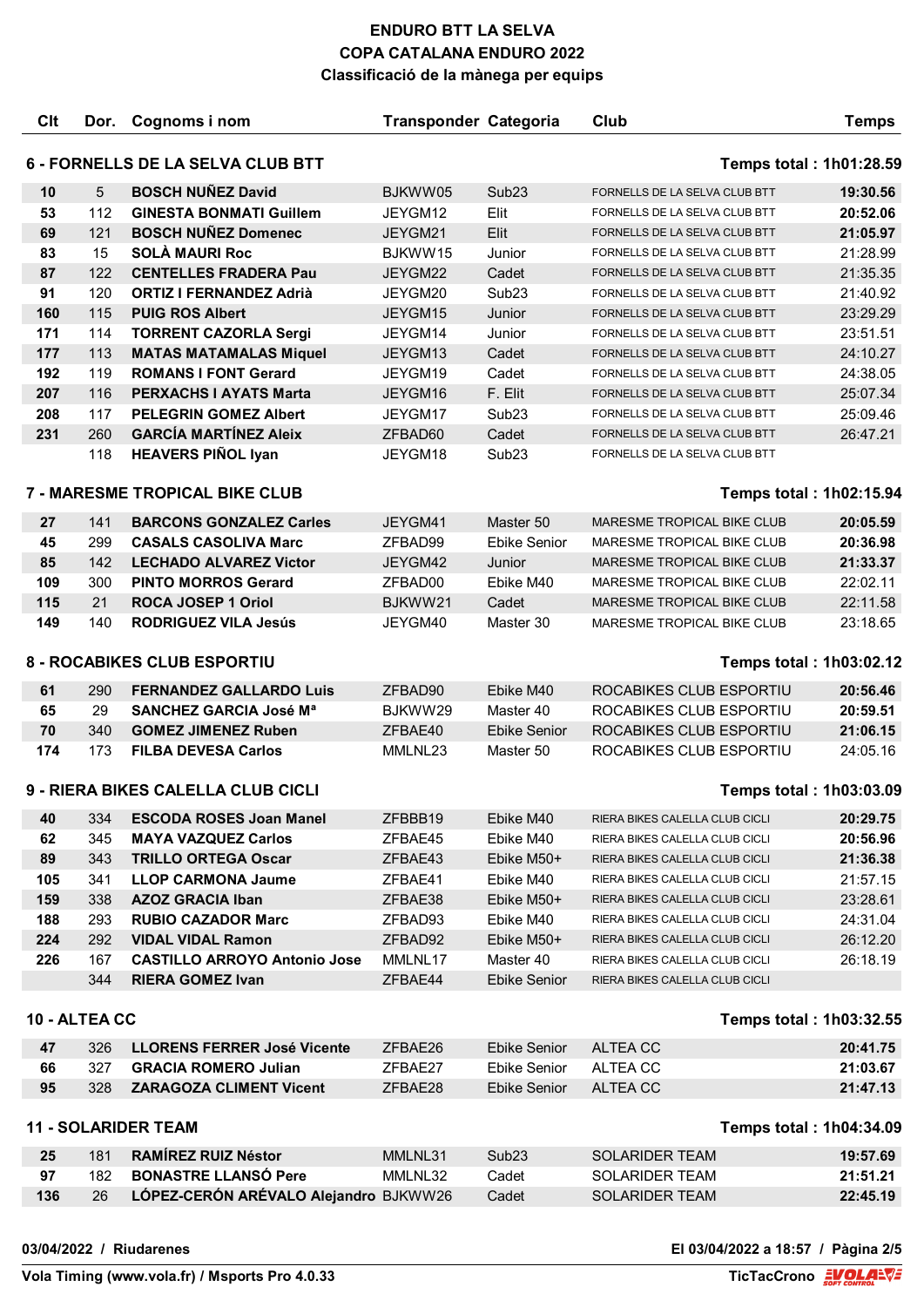| Clt | Dor.                                                           | Cognoms i nom                              | <b>Transponder Categoria</b> |                     | Club                              | <b>Temps</b> |
|-----|----------------------------------------------------------------|--------------------------------------------|------------------------------|---------------------|-----------------------------------|--------------|
| 150 | 180                                                            | <b>SAUCEDO MARTINEZ Pol</b>                | MMLNL30                      | Cadet               | <b>SOLARIDER TEAM</b>             | 23:19.89     |
| 183 | 176                                                            | <b>POMER LLOVET Izan</b>                   | MMLNL26                      | Junior              | <b>SOLARIDER TEAM</b>             | 24:24.49     |
| 195 | 178                                                            | <b>DUCH SANFELIU Biel</b>                  | MMLNL28                      | Cadet               | <b>SOLARIDER TEAM</b>             | 24:42.96     |
| 201 | 177                                                            | <b>ALSINA COSCOLLOLA Nil</b>               | MMLNL27                      | Cadet               | <b>SOLARIDER TEAM</b>             | 24:58.76     |
| 227 | 179                                                            | <b>LUCENA GARRIDO Marcos</b>               | MMLNL29                      | Cadet               | <b>SOLARIDER TEAM</b>             | 26:21.20     |
|     |                                                                |                                            |                              |                     |                                   |              |
|     |                                                                | <b>12 - SENDICAT DEL PEDAL CLUB CICLIS</b> |                              |                     | Temps total: 1h06:21.80           |              |
| 39  | 9                                                              | <b>LLAUSAS FRIGOLA Adrià</b>               | BJKWW09                      | Elit                | SENDICAT DEL PEDAL CLUB CICLIS    | 20:29.15     |
| 57  | 184                                                            | <b>HEREU JUNCA Albert</b>                  | MMLNL34                      | Master 40           | SENDICAT DEL PEDAL CLUB CICLIS    | 20:52.78     |
| 202 | 259                                                            | <b>LARA ROSE Alba</b>                      | ZFBAD59                      | F. Elit             | SENDICAT DEL PEDAL CLUB CICLIS    | 24:59.87     |
|     |                                                                | <b>13 - VILA BIKE CLUB CICLISTA</b>        |                              |                     | <b>Temps total: 1h06:25.71</b>    |              |
| 106 | 280                                                            | <b>ORRICO TARRAGO Jose Luis</b>            | ZFBAD80                      | Ebike M40           | <b>VILA BIKE CLUB CICLISTA</b>    | 21:58.24     |
| 113 | 281                                                            | <b>LEAL QUESADA Carlos</b>                 | ZFBAD81                      | Ebike M40           | <b>VILA BIKE CLUB CICLISTA</b>    | 22:09.97     |
| 121 | 207                                                            | <b>BARRERA TOR Ot</b>                      | MMLNL57                      | Junior              | <b>VILA BIKE CLUB CICLISTA</b>    | 22:17.50     |
| 134 | 279                                                            | <b>GONZALEZ RODRIGUEZ Juan Jose</b>        | ZFBAD79                      | Ebike M40           | <b>VILA BIKE CLUB CICLISTA</b>    | 22:40.94     |
| 220 | 206                                                            | <b>GASSOL PLANAS Oriol</b>                 | MMLNL56                      | Elit                | VILA BIKE CLUB CICLISTA           | 25:49.56     |
|     |                                                                | 14 - SOBREBICI.ES MONTMELÓ CLUB CIC        |                              |                     | Temps total: 1h06:27.16           |              |
| 80  | 287                                                            | <b>MARTI NAVARRO Daniel</b>                | ZFBAD87                      | <b>Ebike Senior</b> | SOBREBICI.ES MONTMELÓ CLUB CIC    | 21:19.87     |
| 111 | 285                                                            | PEREIRA VALERO Angel                       | ZFBAD85                      | Ebike M40           | SOBREBICI.ES MONTMELÓ CLUB CIC    | 22:07.89     |
| 138 | 190                                                            | <b>CAMPOY VILLAR Oliver</b>                | MMLNL40                      | Junior              | SOBREBICI.ES MONTMELÓ CLUB CIC    | 22:59.40     |
| 140 | 284                                                            | DE DIEGO MARTINEZ Jordan Manuel            | ZFBAD84                      | Ebike M40           | SOBREBICI.ES MONTMELÓ CLUB CIC    | 23:01.96     |
| 213 | 286                                                            | <b>CALERO GONZALEZ Ferran</b>              | ZFBAD86                      | <b>Ebike Senior</b> | SOBREBICI.ES MONTMELÓ CLUB CIC    | 25:14.19     |
| 234 | 191                                                            | <b>BELMONTE GONZALEZ Eric</b>              | MMLNL41                      | Cadet               | SOBREBICI.ES MONTMELÓ CLUB CIC    | 27:01.24     |
|     |                                                                | <b>15 - BIKING POINT CLUB CICLISTA</b>     |                              |                     | Temps total: 1h06:33.60           |              |
| 77  | 66                                                             | <b>DOMINGUEZ MASMIQUEL Raul</b>            | BJKWW66                      | Elit                | <b>BIKING POINT CLUB CICLISTA</b> | 21:15.36     |
| 117 | 65                                                             | <b>ROMERO MARULL Antonio</b>               | BJKWW65                      | Elit                | <b>BIKING POINT CLUB CICLISTA</b> | 22:13.36     |
| 144 | 64                                                             | <b>GAY MORENO Sara</b>                     | BJKWW64                      | F. Elit             | <b>BIKING POINT CLUB CICLISTA</b> | 23:04.88     |
| 235 | 163                                                            | <b>DAVILA RIVAS Franklin Martin</b>        | MMLNL13                      | Elit                | <b>BIKING POINT CLUB CICLISTA</b> | 27:26.39     |
|     |                                                                | <b>16 - GIRONA CLUB ESPORTIU BIKE</b>      |                              |                     |                                   |              |
|     |                                                                |                                            |                              |                     | Temps total: 1h07:04.18           |              |
| 92  | 126                                                            | <b>GARCIA ARJONA Pau</b>                   | JEYGM26                      | Junior              | <b>GIRONA CLUB ESPORTIU BIKE</b>  | 21:43.36     |
| 103 | 27                                                             | <b>RAUDALES MEDINA Roberto Antonio</b>     | BJKWW27                      | Master 30           | GIRONA CLUB ESPORTIU BIKE         | 21:56.00     |
| 155 | 123                                                            | <b>RUBIO BLANCO Dani</b>                   | JEYGM23                      | Master 30           | GIRONA CLUB ESPORTIU BIKE         | 23:24.82     |
| 164 | 125                                                            | <b>BOSCH GARCIA Ernest</b>                 | JEYGM25                      | Elit                | <b>GIRONA CLUB ESPORTIU BIKE</b>  | 23:40.46     |
| 185 | 261                                                            | <b>GARCIA MARTINEZ Mario Jose</b>          | ZFBAD61                      | Ebike M40           | <b>GIRONA CLUB ESPORTIU BIKE</b>  | 24:27.24     |
| 199 | 124                                                            | <b>ACEDO ROMERO Xavier</b>                 | JEYGM24                      | Master 30           | GIRONA CLUB ESPORTIU BIKE         | 24:54.03     |
|     | <b>17 - BDN BIKES CLUB CICLISTA</b><br>Temps total: 1h07:09.99 |                                            |                              |                     |                                   |              |
| 76  | 50                                                             | LÓPEZ RODRÍGUEZ Daniel                     | BJKWW50                      | Master 30           | <b>BDN BIKES CLUB CICLISTA</b>    | 21:14.83     |
| 122 | 53                                                             | <b>FATÁS CASANOVAS Oriol</b>               | BJKWW53                      | Sub <sub>23</sub>   | <b>BDN BIKES CLUB CICLISTA</b>    | 22:19.18     |
| 163 | 46                                                             | <b>BOADA MAS Jordi</b>                     | BJKWW46                      | Master 40           | <b>BDN BIKES CLUB CICLISTA</b>    | 23:35.98     |
| 178 | 52                                                             | DÍAZ CASANOVAS Jaume                       | BJKWW52                      | Master 40           | <b>BDN BIKES CLUB CICLISTA</b>    | 24:12.08     |
| 181 | 49                                                             | <b>BIOSCA BAYLINA Carles</b>               | BJKWW49                      | Master 40           | <b>BDN BIKES CLUB CICLISTA</b>    | 24:16.60     |
| 211 | 54                                                             | PELAEZ ARANGO Adrián                       | BJKWW54                      | Master 30           | <b>BDN BIKES CLUB CICLISTA</b>    | 25:12.23     |
| 221 | 51                                                             | <b>MARTÍNEZ ARANDA David</b>               | BJKWW51                      | Junior              | <b>BDN BIKES CLUB CICLISTA</b>    | 25:56.20     |
| 237 | 55                                                             | <b>VENTURA COMAS Simeón</b>                | BJKWW55                      | Master 40           | <b>BDN BIKES CLUB CICLISTA</b>    | 28:40.84     |

### **03/04/2022 / Riudarenes El 03/04/2022 a 18:57 / Pàgina 3/5**

**Vola Timing (www.vola.fr) / Msports Pro 4.0.33**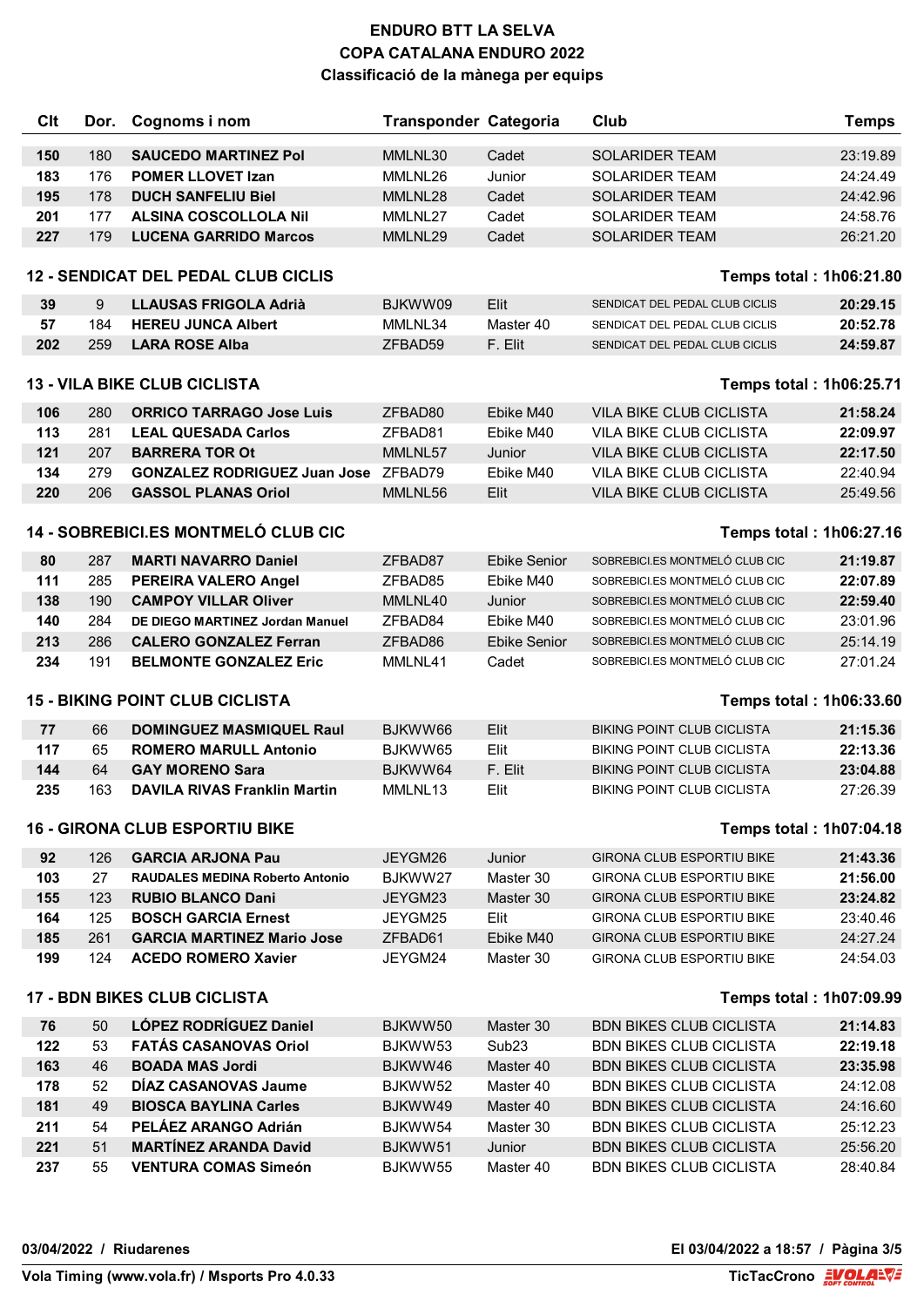| Clt                                                            | Dor.           | Cognoms i nom                         | <b>Transponder Categoria</b> |                     | <b>Club</b>                    | <b>Temps</b> |  |
|----------------------------------------------------------------|----------------|---------------------------------------|------------------------------|---------------------|--------------------------------|--------------|--|
| <b>18 - MONTCADA CLUB CICLISTA</b><br>Temps total: 1h07:46.15  |                |                                       |                              |                     |                                |              |  |
| 108                                                            | 149            | <b>SUBIRATS ALBARRACIN Alonso</b>     | JEYGM49                      | Master 30           | MONTCADA CLUB CICLISTA         | 22:01.20     |  |
| 120                                                            | 152            | <b>NAJLES Mariano</b>                 | MMLNL02                      | Master 40           | <b>MONTCADA CLUB CICLISTA</b>  | 22:16.67     |  |
| 158                                                            | 151            | <b>BENITEZ AREVALO Jesus Santiago</b> | MMLNL01                      | Master 40           | MONTCADA CLUB CICLISTA         | 23:28.28     |  |
|                                                                | 150            | <b>PALMIERI Edoardo</b>               | JEYGM50                      | Master 40           | MONTCADA CLUB CICLISTA         |              |  |
|                                                                |                |                                       |                              |                     |                                |              |  |
|                                                                |                | <b>19 - HOSTALRIC CLUB CICLISTA</b>   |                              |                     | <b>Temps total: 1h07:55.11</b> |              |  |
| 84                                                             | 131            | <b>AVELLANEDA GABARRON Josep</b>      | JEYGM31                      | Elit                | <b>HOSTALRIC CLUB CICLISTA</b> | 21:30.27     |  |
| 132                                                            | 23             | <b>SERRA SENSAT Carles</b>            | BJKWW23                      | Master 30           | <b>HOSTALRIC CLUB CICLISTA</b> | 22:36.19     |  |
| 167                                                            | 132            | <b>CORREA JACOME Jorge</b>            | JEYGM32                      | Master 40           | <b>HOSTALRIC CLUB CICLISTA</b> | 23:48.65     |  |
| 225                                                            | 255            | <b>CORTES FOLKE Karolina</b>          | ZFBAD55                      | F. Master           | HOSTALRIC CLUB CICLISTA        | 26:17.29     |  |
|                                                                |                | 20 - RIUDARENES ESPORTS MUNTANYA      |                              |                     | Temps total: 1h07:57.07        |              |  |
| 35                                                             | 347            | <b>DONADO SERRA Xavier</b>            | ZFBAE47                      | <b>Ebike Senior</b> | RIUDARENES ESPORTS MUNTANYA    | 20:23.06     |  |
| 157                                                            | 168            | <b>HUNTINGTON Nicolàs</b>             | MMLNL18                      | Elit                | RIUDARENES ESPORTS MUNTANYA    | 23:25.62     |  |
| 176                                                            | 336            | FORTIÀ SOLÉ Josep Ma                  | ZFBAE36                      | Ebike M50+          | RIUDARENES ESPORTS MUNTANYA    | 24:08.39     |  |
|                                                                |                | 21 - MOLABIKES CLUB CICLISME          |                              |                     | <b>Temps total: 1h09:01.27</b> |              |  |
| 58                                                             | $\overline{7}$ | <b>GARCIA VILANOVA Bernat</b>         | BJKWW07                      | Master 40           | <b>MOLABIKES CLUB CICLISME</b> | 20:53.83     |  |
| 145                                                            | 145            | <b>PASCUAL OLIVER Ignasi</b>          | JEYGM45                      | Cadet               | MOLABIKES CLUB CICLISME        | 23:07.13     |  |
| 203                                                            | 147            | <b>OLIVA TARTERA Jordi</b>            | JEYGM47                      | Junior              | <b>MOLABIKES CLUB CICLISME</b> | 25:00.31     |  |
| 206                                                            | 146            | <b>BARTOLOMÉ RAMÍREZ Abel</b>         | JEYGM46                      | Sub <sub>23</sub>   | MOLABIKES CLUB CICLISME        | 25:06.33     |  |
|                                                                |                | 22 - LA MARCA CLUB CICLISME           |                              |                     | <b>Temps total: 1h09:04.10</b> |              |  |
|                                                                |                |                                       |                              |                     |                                |              |  |
| 41                                                             | 13             | <b>GUIMERA PULIDO Albert</b>          | BJKWW13                      | Master 30           | LA MARCA CLUB CICLISME         | 20:30.54     |  |
| 143                                                            | 138            | <b>FERRAN ESTRADERA Lluis</b>         | JEYGM38                      | Master 30           | LA MARCA CLUB CICLISME         | 23:04.49     |  |
| 216                                                            | 137            | <b>MERA PUERTAS Marc</b>              | JEYGM37                      | Elit                | LA MARCA CLUB CICLISME         | 25:29.07     |  |
|                                                                |                | <b>23 - SHAMAN ST CLUB ESPORTIU</b>   |                              |                     | <b>Temps total: 1h09:53.98</b> |              |  |
| 137                                                            | 185            | <b>MARIN CANO Xavier</b>              | MMLNL35                      | Master 30           | SHAMAN ST CLUB ESPORTIU        | 22:49.90     |  |
| 148                                                            | 186            | <b>BARDON RUBIO Aleix</b>             | MMLNL36                      | Cadet               | SHAMAN ST CLUB ESPORTIU        | 23:15.32     |  |
| 168                                                            | 187            | <b>CUMELLES MEDINA Oriol</b>          | MMLNL37                      | Elit                | SHAMAN ST CLUB ESPORTIU        | 23:48.76     |  |
| 198                                                            | 189            | <b>ROYO SANABRIA Sergi</b>            | MMLNL39                      | Master 30           | SHAMAN ST CLUB ESPORTIU        | 24:51.31     |  |
| 230                                                            | 188            | <b>GODBILLOT Victoria</b>             | MMLNL38                      | F. Elit             | SHAMAN ST CLUB ESPORTIU        | 26:43.46     |  |
|                                                                |                | 24 - FES BICI IGUALADA CLUB CICLIST   |                              |                     | Temps total: 1h09:55.54        |              |  |
| 86                                                             | 22             | <b>PRAT ROCA Joan</b>                 | BJKWW22                      | Master 40           | FES BICI IGUALADA CLUB CICLIST | 21:33.52     |  |
| 130                                                            | 108            | <b>MENDOZA ALAMILLO Toni</b>          | JEYGM08                      | Master 30           | FES BICI IGUALADA CLUB CICLIST | 22:33.11     |  |
| 218                                                            | 107            | <b>MARIN PARDO Oscar</b>              | JEYGM07                      | Master 50           | FES BICI IGUALADA CLUB CICLIST | 25:48.91     |  |
| <b>25 - FOLGATEL CC</b><br><b>Temps total: 1h11:31.27</b>      |                |                                       |                              |                     |                                |              |  |
| 94                                                             | 20             | <b>ATIENZA FOLGADO Victor</b>         | BJKWW20                      | Master 50           | <b>FOLGATEL CC</b>             | 21:46.16     |  |
| 180                                                            | 109            | <b>SERROUKH ZAMANI Zakaria</b>        | JEYGM09                      | Junior              | <b>FOLGATEL CC</b>             | 24:14.16     |  |
| 217                                                            | 303            | <b>OLIVAS RAMOS Juan</b>              | ZFBAE03                      | Ebike M50+          | <b>FOLGATEL CC</b>             | 25:30.95     |  |
| 26 - ESPRINT CELLERA DE TER CLUB CI<br>Temps total: 1h13:32.26 |                |                                       |                              |                     |                                |              |  |
| 102                                                            | 104            | <b>PUJOL I PARRAMON Julià</b>         | JEYGM04                      | Cadet               | ESPRINT CELLERA DE TER CLUB CI | 21:55.59     |  |
| 205                                                            | 25             | <b>BRAVO VILA Marc</b>                | BJKWW25                      | Master 40           | ESPRINT CELLERA DE TER CLUB CI | 25:05.58     |  |
| 229                                                            | 262            | <b>COMAS GINEBRA Aina</b>             | ZFBAD62                      | F. Ebike            | ESPRINT CELLERA DE TER CLUB CI | 26:31.09     |  |
|                                                                |                |                                       |                              |                     |                                |              |  |

#### **03/04/2022 / Riudarenes El 03/04/2022 a 18:57 / Pàgina 4/5**